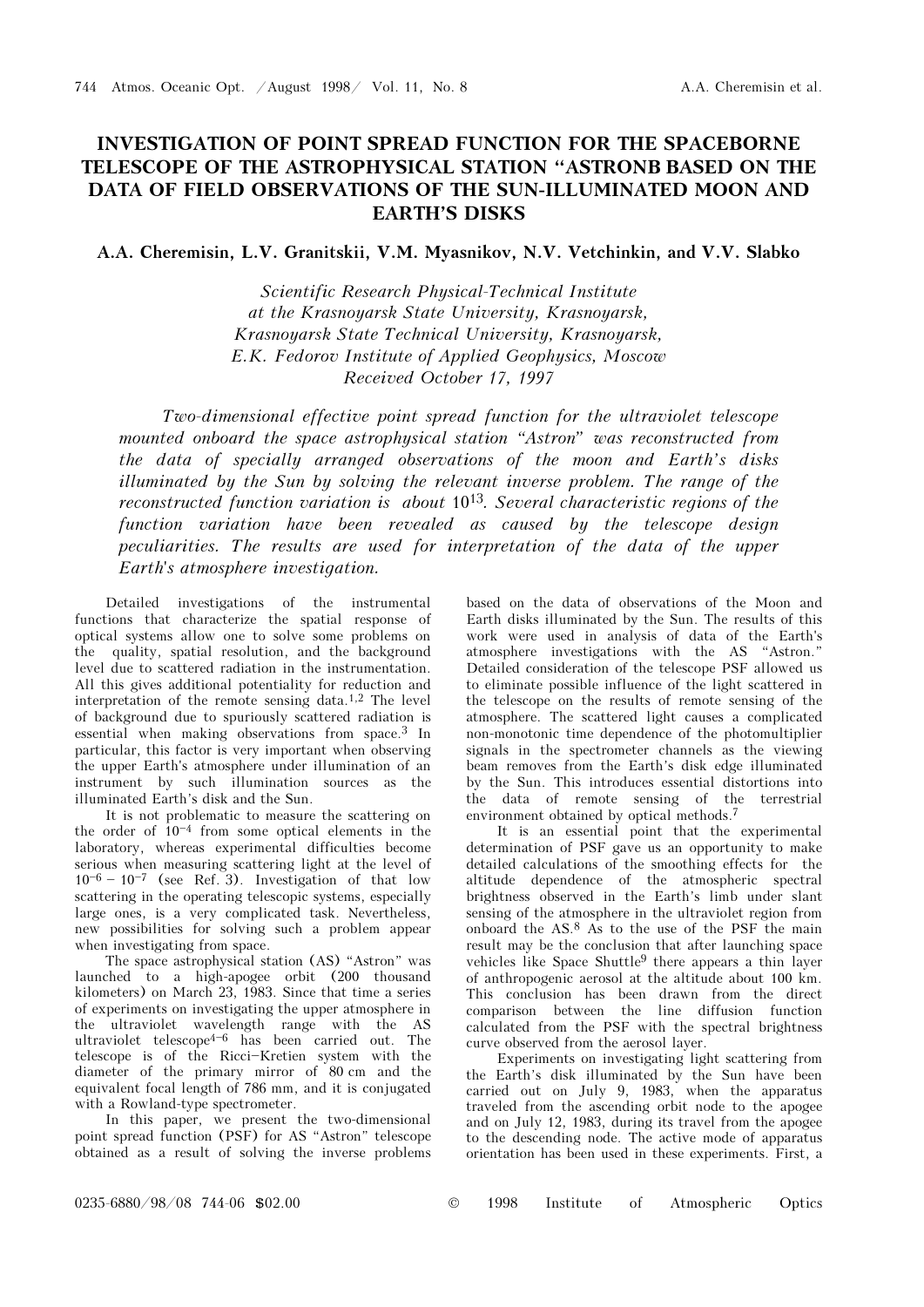segment sensor of the solar device has captured the Sun. As a result, one axis of the apparatus was fixed in the space. Then the apparatus has been rotated around the direction towards the Sun with the rotation period of 705 s using low thrust jets. After this, a momentum causing the rotation axis precession was applied to the apparatus. Due to the rotation about the axis and slow angular displacement of the apparatus rotation axis, scanning with the telescope 12″ field of view over a spatial region investigated was realized. "ased on ballistic and apparatus orientation data, the data of observations (the photomultiplier read-outs) were then referred to the coordinate system rigidly bound to the apparatus.

Two-dimensional distribution of relative signal intensity  $I/I_0$ , where  $I_0$  is the mean signal intensity when observing the illuminated Earth's disk, obtained on July 9, 1983 is presented in Fig. 1. Here, the angular coordinates  $\theta$  and  $\varphi$  are the coordinates of the center of the Earth's disk observed relative to the apparatus coordinate system. The  $\{e_\theta, e_\phi, e_\gamma\}$  axes orientation of this system relative to the obliquely cut blind of the telescope is schematically shown at the upper right corner of the figure. The unit vector  $e_y$  is directed along the telescope optical axis, i.e., along its viewing beam. The angular coordinates  $\theta$  and  $\varphi$ correspond to transition into the spherical coordinate system with the poles on the  $e_\gamma$  axis. Here,  $\theta$  is the latitudinal angle and  $\varphi$  is the azimuth angle measured from the  $\mathbf{e}_{\gamma}$  axis. Figure 1 also presents the Earth's disk observed. Its angular diameter is 4.2°. Isolines are symmetric for  $\theta < 0$  and  $\theta > 0$ ; therefore they are not shown in the figure. The experiment lasted 2 hours and 30 minutes. Thirteen full revolutions about the direction towards the Sun were made during this time. The scanning has been performed with the step of 0.2° in θ and approximately 1° displacement in ϕ for two successive scans. Approximately 103 read-outs were taken, for which the signal intensity exceeded the background level. The mean distance to the Earth was 177 thousand kilometers. The initial signal was preliminary reduced by the background level that was equal to  $66$  pulses/s. The boundary isoline 1 presented in the figure corresponds to the signal-to-noise ratio equal to unity. The signal intensity distribution obtained on July 12, 1983, from the distance of 107 km from the Earth is similar to that shown in Fig. 1, but the angular size of the Earth's disk is here 6.8°.

Symmetry of the distribution observed is related with the telescope design symmetry, including the design of the spectrometer entrance slit, about the  $\theta = 0$ plane, as well as with the peculiar orientation of the apparatus relative to the Sun. It is important to note that spatial pattern of the signal intensity shown in Fig. 1 is actually symmetric about the "Sun  $-$  Earth  $center - apparatus'$  plane, whereas the angles between this plane and the ecliptic and equator planes were equal to 51 and 60.5°, respectively.

Signal intensity  $I(\Omega')$  may be related to the source brightness distribution  $B(θ, φ)$ , if we introduce an instrumental function (effective point spread function)  $A(\theta, \varphi)$  in the following way:

$$
I(\Omega') = k \int_{\Omega'} B(\theta, \varphi) A(\theta, \varphi) d\Omega, \qquad (1)
$$

where k is the scaling coefficient;  $\theta$  and  $\phi$  are radiation source coordinates in the apparatus coordinate system;  $\Omega'$  is the radiation source area over which integration is being carried out;  $d\Omega = \cos\theta d\theta d\varphi$ ;  $\theta$ ,  $\varphi \in \Omega'$ .  $I(\Omega')$ expresses the functional dependence of the signal intensity on the position of an extended radiation source.



FIG. 1. Two-dimensional distribution of signal intensity  $I/I_0$  when observing the Earth's disk illuminated by the Sun from onboard the AS "Astron." Figures denote the isolines  $I/I_0$ : 1.7⋅10<sup>-6</sup> (1), 4.6⋅10<sup>-6</sup>  $(2)$ , 1.1⋅10<sup>-5</sup> (3), 1.9⋅10<sup>-5</sup> (4), 4.2⋅10<sup>-5</sup> (5), 1.3⋅10<sup>-4</sup> (6),  $2.1 \cdot 10^{-4}$  (7), and  $4.2 \cdot 10^{-4}$  (8). The line near the boundary of the illuminated part of the Earth's disk corresponds to  $1.6 \cdot 10^{-3}$ .

We can simplify Eq. (1), by replacing the local source brightness  $B(\theta, \varphi)$  for its mean value  $B_0$  and choosing the normalizing condition for  $A(\theta, \varphi)$  as follows:

$$
\int A(\theta, \varphi) d\Omega = 1.
$$
\n(2)

Since the points from the vicinity of the 12′′ field of view significantly contribute to the integral in Eq. (2) we can, according to Eq. (1), quite accurately assume that  $kB_0 = I_0$ , where  $I_0$  is the mean signal intensity recorded in direct observation of the points at the radiation source, e.g., illuminated part of the Earth's disk. So, we can write Eq. (1) in the form

$$
\frac{I(\Omega')}{I_0} = \int \limits_{\Omega'} A(\theta, \varphi) \, d\Omega. \tag{3}
$$

The telescope point spread function<sup>1</sup>  $a(\theta, \varphi | \theta'', \varphi'')$  characterizes, by definition, the radiation density at the point  $(\theta'', \varphi'')$  in the telescope focal plane as a response to the effect of the point radiation source with the coordinates  $(θ, φ)$ . Experimental determination of the PSF can be reduced to measurement of the radiation flux ΔW incident on the preset area  $\Delta S$  in the telescope focal plane. Finite value of  $\Delta S$  governs the corresponding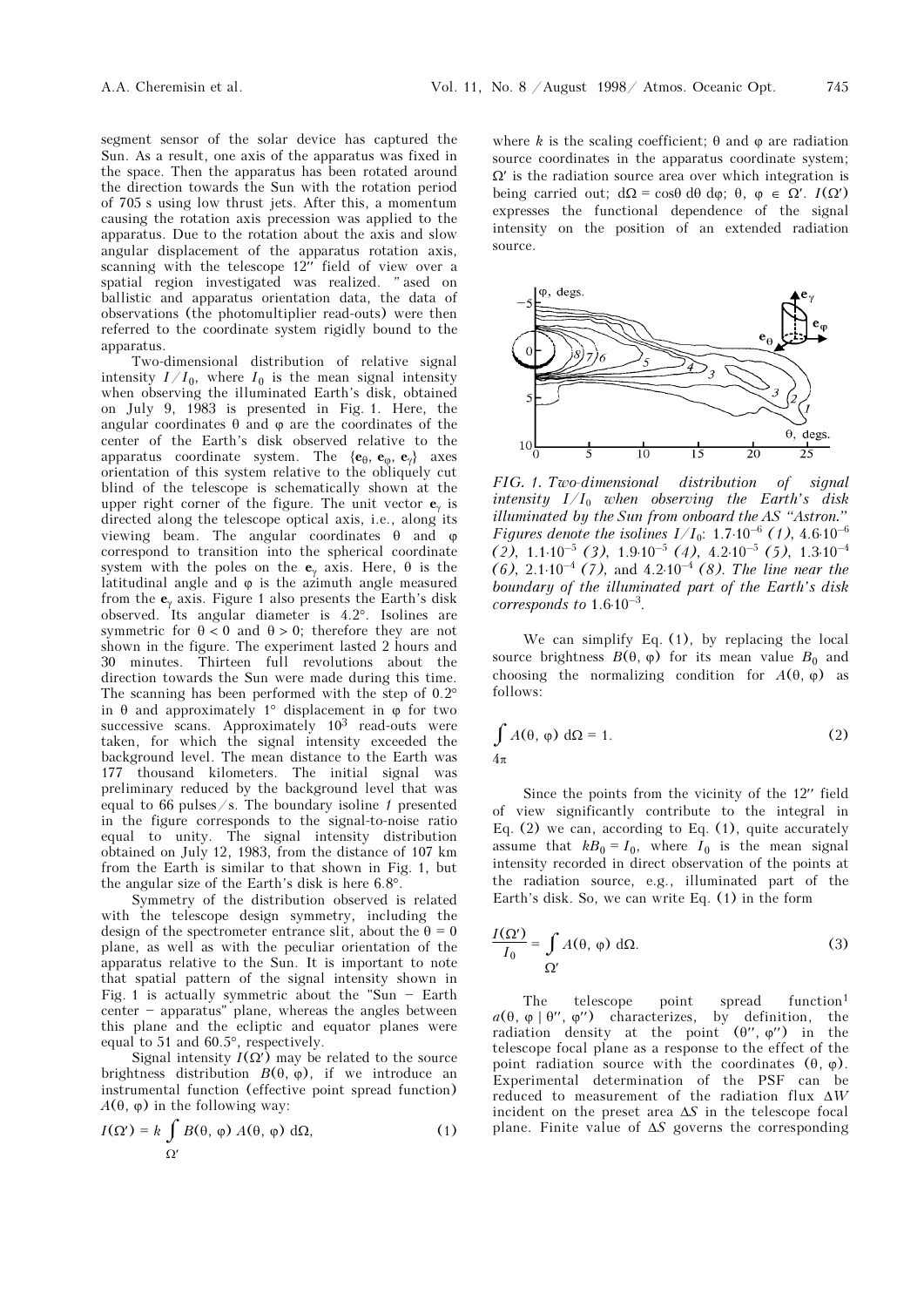scale for the PSF averaging. In this case,  $A(\theta, \varphi)$ characterizes the radiation flux having passed through the spectrometer input aperture of  $12$  seconds of arc having the area of 0.16 mm<sup>2</sup>. Theoretically the PSF is determined through the radiation incident on the surface element  $\Delta S$  from the upper hemisphere within  $2\pi$  sr solid angle. Experimentally, there are always some limitations on the angle of incidence. In our case, these limitations are associated with the spectrometer light-gathering power. The function  $A(θ, φ)$  characterizes the radiation flux coming within the spectrometer input aperture. This radiation is reflected by the spectrometer grating; and it contributes to the signal, in particular, in the zeroth order of the spectrum. Since relative apertures of both the receiving optics and of the grating are matched (1:10),  $A(\theta, \varphi)$  function, for radiation sources that are observed within 12″-aperture field of view or near it, practically corresponds to the total radiation flux incident on ΔS from a point source within the upper hemisphere. At source displacement off the aperture optical axis by at least more than 1',  $A(\theta, \varphi)$  and  $a(\theta, \varphi | 0, 0)$  should be proportional to each other.

We have reconstructed the values of unknown two-dimensional function  $A(\theta, \varphi)$  by solving the integral equation (3) with the use of the twodimensional data array presented in Fig. 1. The results are shown in Fig. 2. For the convenience of the data presentation on the logarithmic scale, the function values near zero were replaced by  $10^{-4}$ . Nonzero function values vary from  $10^{-4}$  to 5. In view of the fact that this problem is ill-posed, the solution of the integral equation (3) has been obtained within the framework of the Tikhonov regularization method.<sup>10</sup> The well-known Tikhonov stabilizer of the second order has been used. The values of  $A(\theta, \varphi)$  have been calculated at nodes of a two-dimensional grid specified in the region  $0 < \theta < 28^{\circ}$ ,  $-7^{\circ} < \varphi < 9^{\circ}$  (0.3°  $< r < 28^{\circ}$ )  $r = \sqrt{\theta^2 + \varphi^2}$ . Outside this region,  $A(\theta, \varphi) = 0$ . The problem symmetry has been taken into account by the condition that  $A(\theta, \varphi) = A(-\theta, \varphi)$ . When making up the functional, we have used the weighting factors proportional to  $(I/I_0)$ . The regularization parameter has been fit to the experimental data error based on the discrepancy criterion. The relative error of  $I/I_0$ determination was from 3 to 10%.

According to the estimations made, the main contribution to the error came from the uncertainty in assignment of the observation coordinates. The error of photon counting was also considered. When calculating the integrals, we considered the exact shape of the visible illuminated Earth disk (see Fig. 1). The error of calculating the integral did not exceed 2%. In general, the function  $A(\theta, \varphi)$  has a peculiarity, namely, its values sharply increase as  $r$  tends to zero. " ecause of this fact as well as due to limited computer capabilities, we have used grids with different steps in different regions. In the case of  $r < 2.5^{\circ}$ , the grid step was equal to the scan step  $\Delta\theta = \Delta\varphi = 0.2^{\circ}$ , whereas at  $r > 2.5^{\circ}$  it was possible to use a grid with the step of 1°. As a result, a good agreement is observed between the experimental dependence of the signal intensity  $I/I_0$  and that calculated from the reconstructed instrumental function  $A(θ, φ)$ . It should be noted that temporal dependence of the signal intensity has a complicated and nonmonotonic behavior at recording of a scattered light.<sup>7</sup>



FIG. 2. Effective point-spread function for AS "Astron" telescope at  $0.3^\circ < r < 26^\circ$  obtained from the data of observation of the illuminated Earth's disk.

Investigations of  $A(\theta, \varphi)$  function behavior at  $r < 0.3^{\circ}$  were carried out based on the data obtained from scanning of the moon disk on July 15, 1983. During this experiment, telescope axes were fixed relative to stars, while the apparatus was passing the orbit apogee being comparatively slow moving. Movement of the telescope line of sight on the moon disk was by 90% caused by the moon movement along its orbit about the Earth. The moon velocity vector therewith was almost perpendicular to the sight line, the angle between them was 73.6°. The distance from the apparatus was 207 thousand kilometers to the Earth and 516 thousand kilometers to the moon. The trajectory of the viewing beam on the moon disk is schematically shown in Fig. 3. The moon phase visible from the apparatus was  $3/4$ . The moon angle diameter was 0.38°. The trajectory practically coincided with the horizontal symmetry line that bisects the disk. The angle between the trajectory and the symmetry line was approximately 2°. The trajectory intersected the moon terminator line to the south of the Sultriness " ay of the Island Sea.

The experimental dependence of the signal intensity  $I/I_0$  on the distance  $\alpha$ , in units of arc, between the telescope viewing beam and the point where the trajectory intersects the moon terminator is presented in Fig. 3. The intensity leap in the curve points to the passage of the telescope field of view through the terminator. The signal intensity averaged over the curve part (see Fig. 3) corresponding to the illuminated moon surface was taken as  $I_0$ . Since, according to Eq.  $(1)$ , the signal I is determined by the local brightness, this favors the normalizing condition (3) to hold, when reconstructing function A from Eq. (2). The averaged value indicated is 1.5 times less than the average value for all trajectory points corresponding to the illuminated moon part. Read-outs were taken every 4.9 s, the angle step was 2.2 min. of arc or 5.5 km on the moon disk. The total number of points on the curve (Fig. 3) is about 1300. Background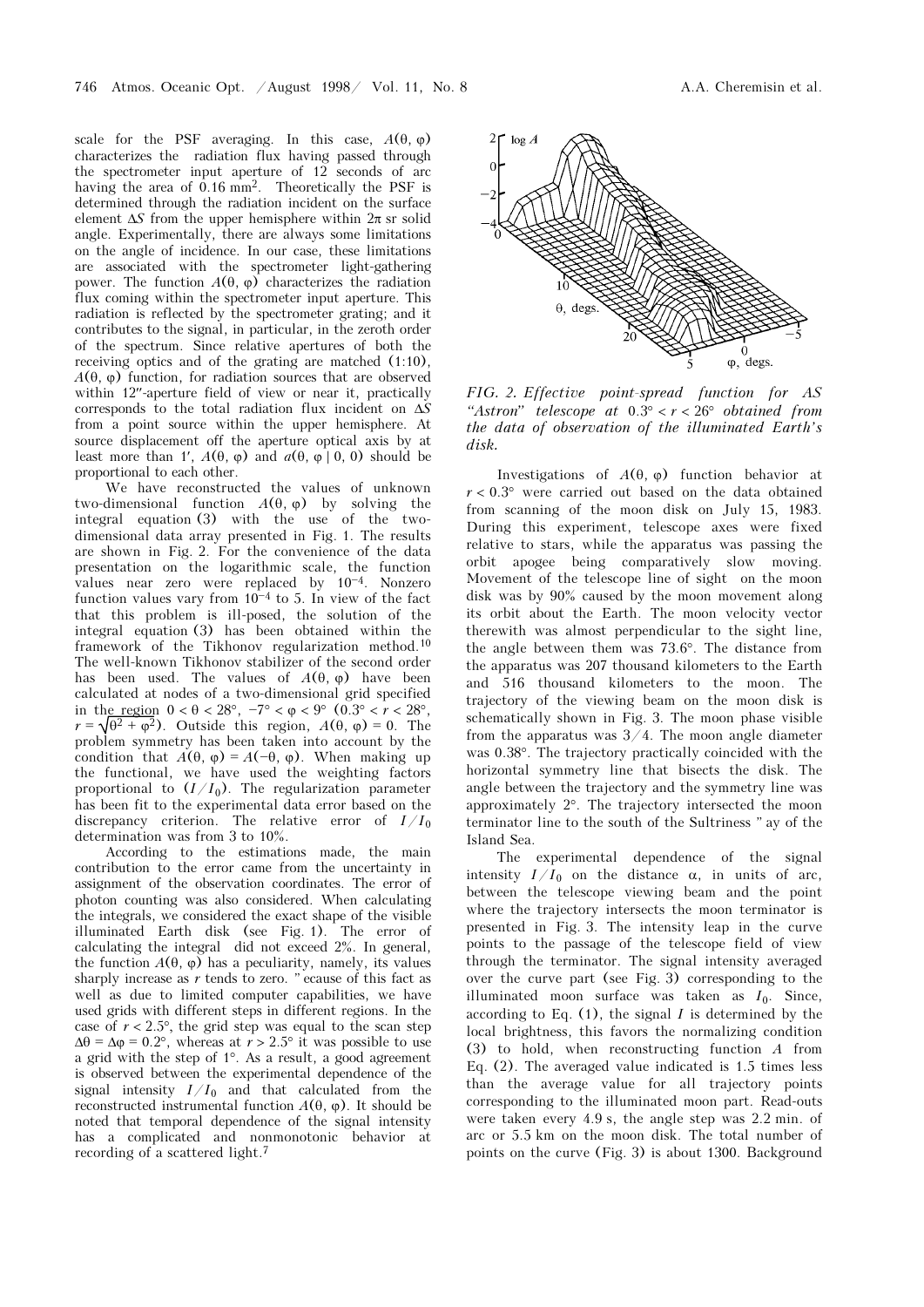values were subtracted from the experimental intensity values. An ash light contribution to  $I/I_0$  was less than  $10^{-4}$  and it was at least an order of magnitude lower than the signal value, when moving along the dark side of the moon  $(0.1^{\circ} < \alpha < 0)$ .



FIG. 3. Results of observation from the AS "Astron" of the moon disk illuminated by the Sun .

In the coordinate system rigidly bounded to the apparatus and determined in the same way as in the studies of illuminated Earth's disk (see Fig. 1), the trajectory of the viewing beam correlates with the motion of the visible moon disk center along  $\varphi$  axis at  $\theta \approx 0$ . As reconstruction of the two-dimensional function  $A(θ, φ)$  is impossible in full measure, we took that  $A(\theta, \varphi)$  depends only on distance r from the field of view center  $(\theta, \varphi) = 0$ , i.e.  $A(\theta, \varphi) = A(r)$ . It was possible to introduce two functions for each r:  $A_+(r)$ defined for  $\varphi > 0$  and  $A=(r)$  defined for  $\varphi < 0$ . These two functions can be replaced by one  $A(\varphi)$ :  $A(\varphi)$  is equal to  $A_+(r)$  at  $\varphi > 0$  and  $A_-(r)$  at  $\varphi < 0$ . To reconstruct  $A(\varphi)$ , we used the algorithm with a regularization by Tikhonov method.

The results of  $A(\varphi)$  reconstruction from the experimental dependence  $I/I_0$  (see Fig. 3) for  $-0.8^{\circ} < \varphi < 40''$  are presented in Fig. 4. The curve 1 is a direct estimation of  $A(\varphi)$ , according to Eq. (3), for  $-0.8^{\circ} < \varphi < 0.64^{\circ}$ . "y virtue of comparatively slow change of the function and small angular size of the moon disk, the estimation has been made using the approximate relationship

$$
I/I_0 = A \Delta \Omega_L ,
$$

where  $\Delta\Omega_L$  is the area of the illuminated part of the moon disk, in units of arc, with regard for the position of the center of gravity of the illuminated part of the disk. At  $0.6^{\circ} < \varphi < +10''$ , the integral equation (3) has been solved using Tihkonov's regularization method (curve 2). In the vicinity of  $\varphi = 0$ , where the problem of instrumental function reconstruction in the 12′′ aperture field of view has actually been solved, we used a grid with the minimum step of 2 seconds of arc. Whereas in the other parts of the region, the results depended only weakly on the grid step  $\Delta\varphi$  as it changed from 2 to 44 seconds of arc. Curve 3 shows, for a

comparison, the function values reconstructed from data of the Earth's disk observation.



FIG. 4. Effective point spread function for the AS "Astron" telescope at  $0^\circ < r < 0.8^\circ$  obtained from the data of illuminated moon disk observations: simple estimation according to Eq.  $(3) - (1)$ , reconstruction from the data shown in Fig. 3 (2), reconstruction from the data of illuminated Earth's disk observations (3), reconstruction from the data of displacement from the illuminated edge of the moon disk (4).

As one can see, the results are in a rather good agreement. At the same time, one should pay proper attention to the fact that such an agreement was obtained for curves 1 and 2 with the difference in the grid steps of approximately two orders of magnitude and additional assumptions on the  $A(\theta, \varphi)$  function peculiarities introduced when calculating the 1 curve. The dependence  $I/I_0$  calculated from reconstructed  $A(\theta, \varphi)$  values is close to the experimental one, while being smoother. Curve 4 presents the results of  $A(\theta, \varphi)$ function reconstruction from  $I/I_0$  dependence obtained under displacement of the telescope sight line off the illuminated moon disk. "ecause in this case the  $I/I_0$ dependence has been obtained only for small distance from the moon edge, the reconstruction of  $A(\theta, \varphi)$  was possible only for small values of ϕ. The absence of distinct peak broadening at  $\varphi = 0$  (curve 2, right-hand part of Fig. 4) as compared to the peak on the curve 4 is an a posteriori proof that, in the passage across the terminator, a narrow light-shadow border was actually observed. At a displacement off from the moon edge, the condition of the sharp light $-s$ hadow border was kept true (2′′ corresponds to 5 km on a linear scale).

The maximum value of the instrumental function,  $A_{\text{max}}$ , at the center of the 12″-aperture field of view at  $\varphi = 0$  equals approximately to 3.10<sup>8</sup> sr<sup>-1</sup>. This value well agrees with the value  $A_{\rm max} = 4 {\cdot} 10^8$  obtained from the geometrical considerations:  $A_{\text{max}} \Delta \Omega_0 \approx 1$ , where  $\Delta\Omega_0$  is the area of the 12″-aperture in units of arc. The peak half-width is  $Δφ<sub>0.5</sub> ≈ 12–13′′$  and  $Δφ<sub>0.1</sub> ≈ 16′′. At$  $r > 20$ '', the instrumental function  $A(\theta, \varphi)$  changes